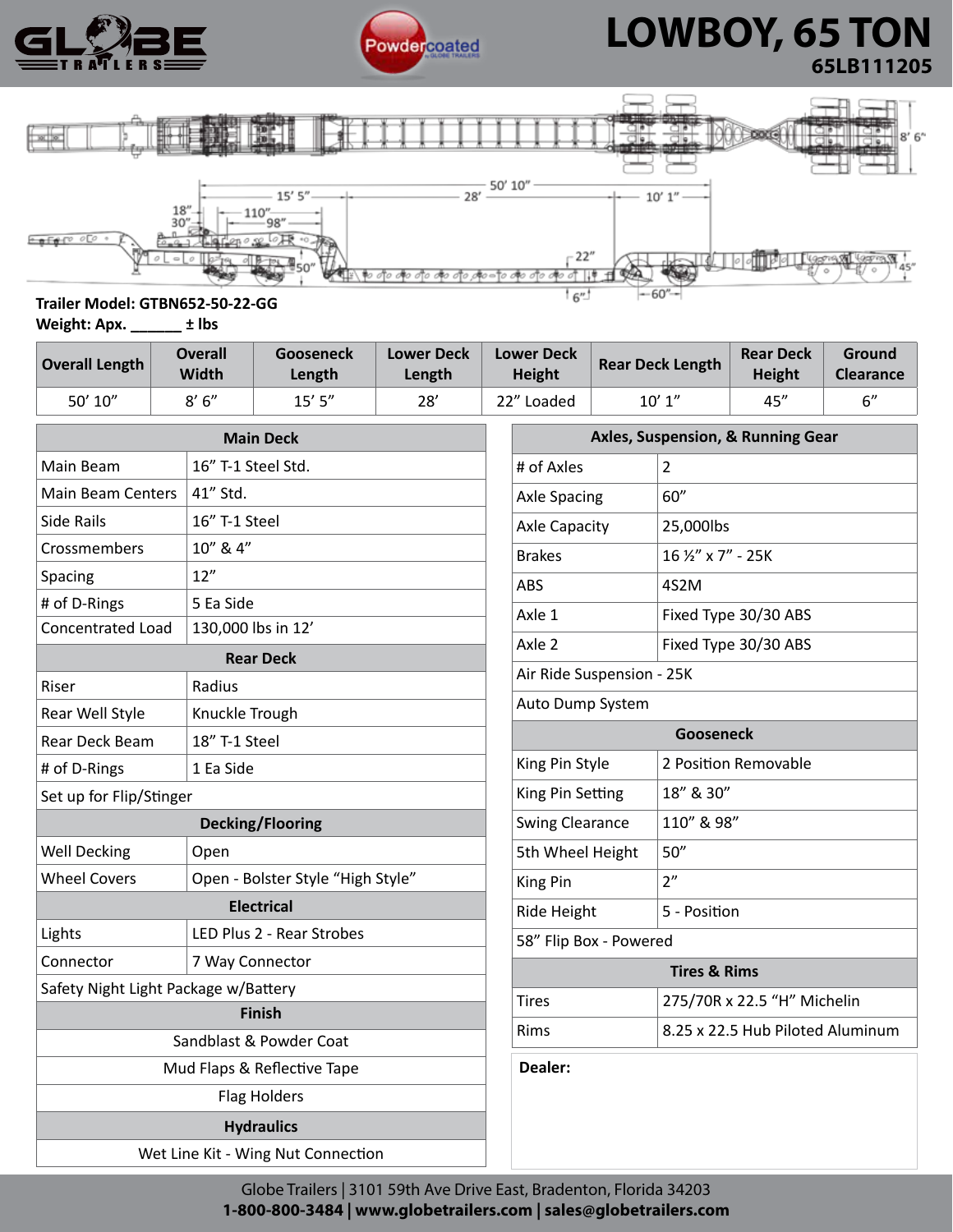# **Lowboy, 65 Ton Features & Benefits**





strength Steel. The High Tensile Steel ensures the designed camber is retained, and allows for a longer product service life.

## **Warranty**



Globe Trailer's 10 year structural warranty on all lowboys is the best in the industry. Most competitors offer only a 5 year warranty. This shows how committed Globe Trailers is to it's customers.

## **22" Deck Height**



With a standard deck height of 22", Globe Trailers have lower overall height, which allows taller loads to be hauled.



**Oak**: Standard. **Apitong**: Best strength to weight ratios of natural woods. **Rumber**: Composite which is impervious to fluids, mud, oil and UV rays.



Standard removable outriggers.





Globe Trailers can powder coat to the color of your choice.

#### **Air Bags**



30K pound rated large diameter air bags are standard. This allows for lower operating pressure and higher capacity when needed.

### **Lighting System**



All Lighting is LED and mounted in rubber grommets to DOT standards.

### **Color Coded Hoses**



Color coded air hoses allow for easy trouble shooting and maintenance.